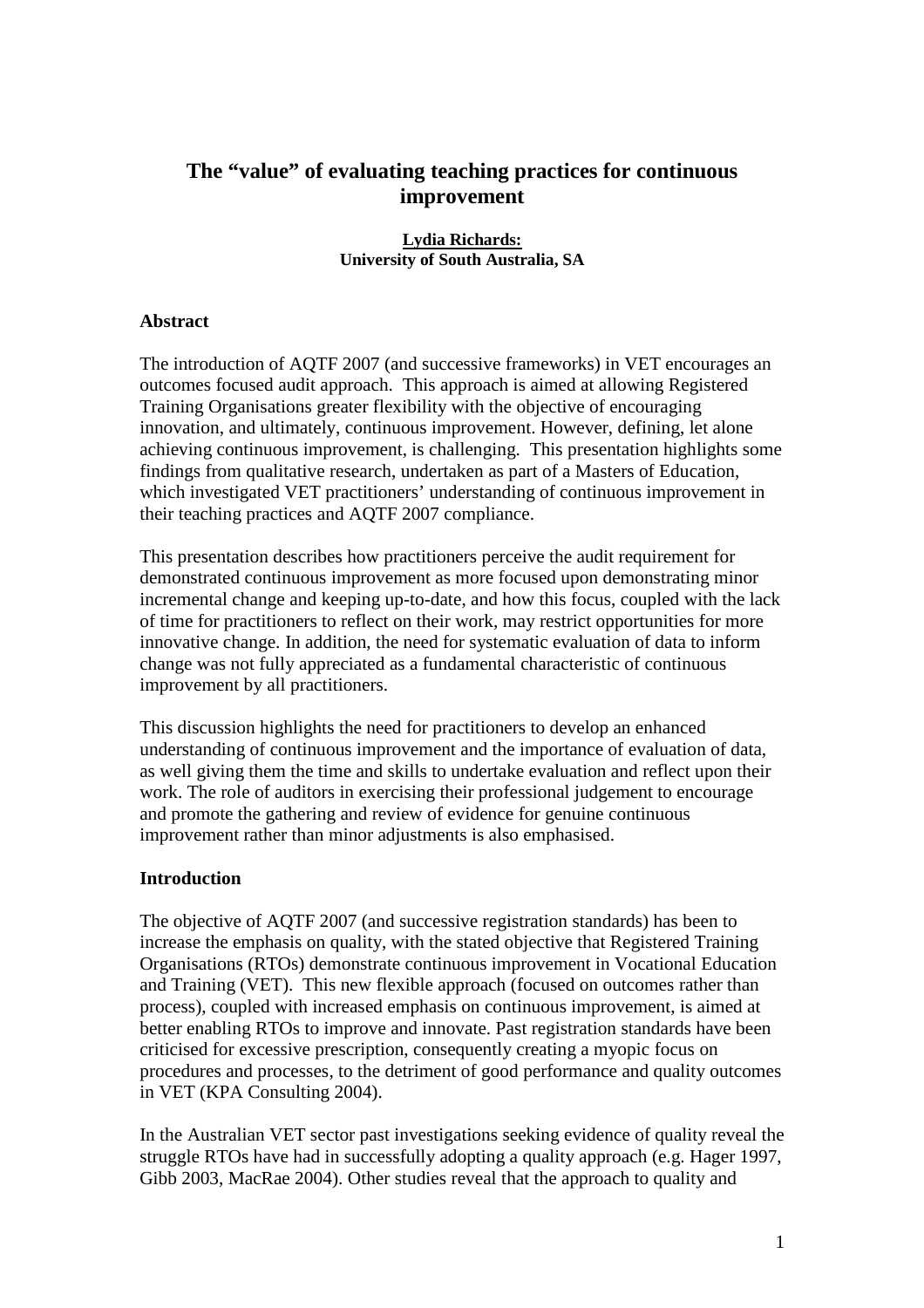innovation in RTO's is often ad hoc (Mitchell et al. 2003; Callan 2004; Mitchell et al. 2006). Others have highlighted issues and concerns surrounding RTO capability (e.g. Clayton & Fisher 2005; Callan et al. 2007; Harris, Clayton & Chappell 2008).

In other industry sectors it is suggested that there are considerable difficulties in successfully implementing continuous improvement (Chapman et al. 2000). Failure rates are high (Bessant & Caffyn 1997). Major impediments within organisations seeking to successfully implement continuous improvement have been identified as: failing to understand the concept, lack of organisational skills for implementation, and, lack of will to progress continuous improvement (Bessant & Caffyn 1997).

Understanding the concept of continuous improvement is imperative to the successful adoption and sustainability of this approach. In 2008 a report on the effectiveness of AQTF 2007 (which had only been recently introduced at that time) noted:

…many RTOs expressed a lack of understanding as to what was meant by 'continuous improvement', and uncertainty as to how to implement an effective continuous improvement approach within their organisation. They also expressed concerns as to how to competently demonstrate continuous improvement approaches in practice within their organisations (KPMG 2008, p.57)

An investigation to explore individual practitioner understandings of continuous improvement is the first step in determining if the objectives of AQTF 2007, namely increasing flexibility and support for innovation, will be achieved. The study explored what individual practitioners and managers (within selected RTOs) understand of the concept of continuous improvement and what they understand will be required to demonstrate continuous improvement as required by AQTF 2007.

# **Study Method**

The study was limited to two of the three (as they were then) TAFE SA institutes. Participants were purposively selected, having been identified as being likely early adopters of continuous improvement by a source within TAFE SA. Although the interviewees were limited to ten practitioners, they were sampled from two diverse teaching groups with the aim of providing insight into approaches from different groups as well as different levels within those groups. Consequently educational managers and quality managers were included as well as longer serving practitioner lecturers and those more recently employed. In addition, Quality Assurance Group (QAG) convenors who are also practitioners were drawn from different teams, thus providing a broader perspective. Qualitative, semi-structured interviews were conducted in mid 2009.

### **Understanding the concept of continuous improvement a review of the literature**

Bessant and Caffyn (1997) define continuous improvement using terminology such as *organisation-wide, focused, sustained* and *incremental*. Boer et al. (2000) use similar terminology which includes terms such as *planned, organised, ongoing* and *companywide*. These definitions emphasise that continuous improvement is a systematic and ongoing process (rather than an ad hoc one), with the objective of improving overall performance through change. A planned and systematic approach to continuous improvement suggests the need for practitioners to learn from reflecting upon past activities and this necessarily involves evaluation of data (Rijnders & Boer 2004).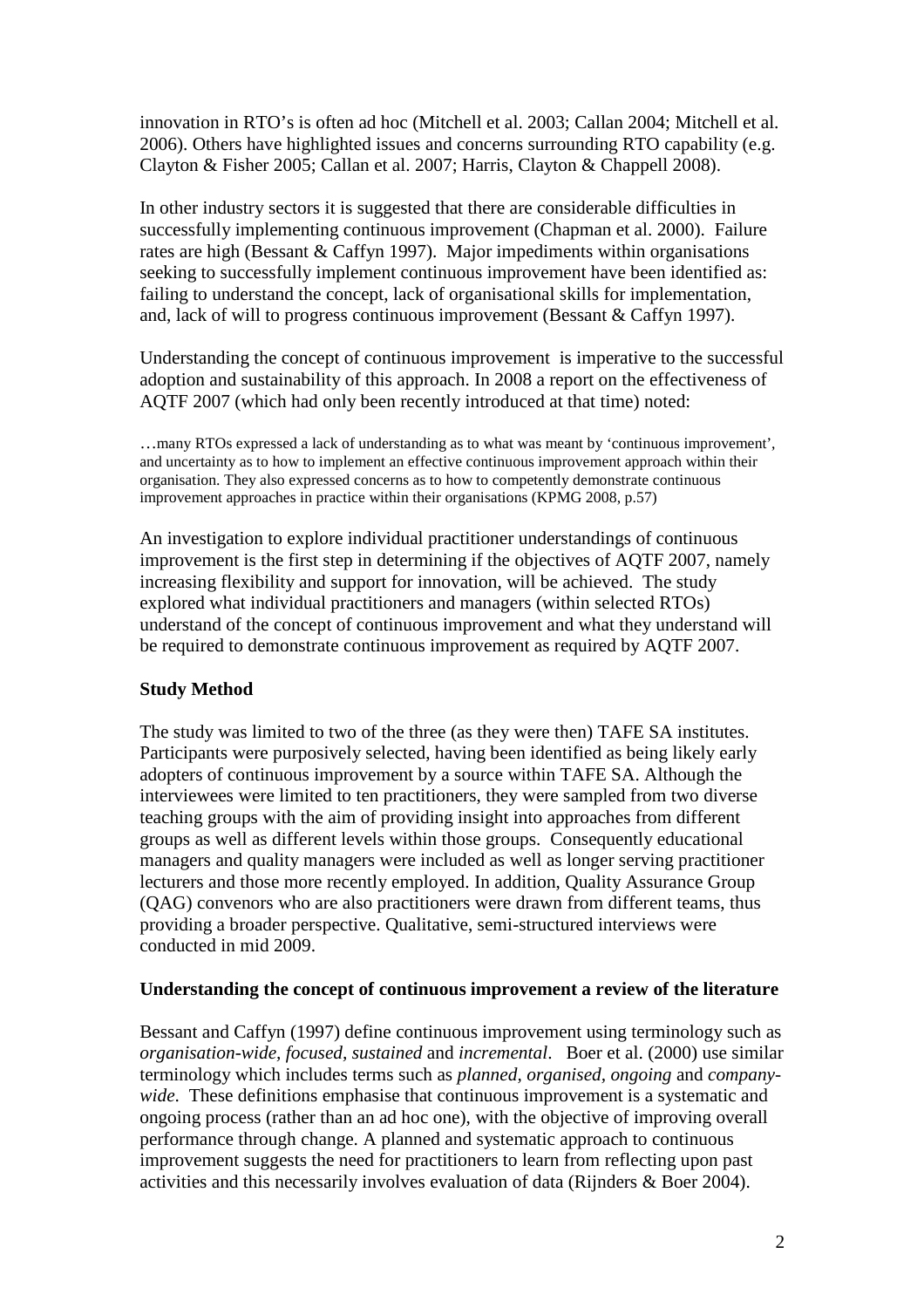Although continuously improving, as the terminology suggests, appears straightforward, this underestimates the complexity of implementing continuous improvement as a management technique for improvement. Continuous improvement appears to be both the complex process of implementation that is, a management technique embedded in quality principles, as well as the ultimate outcome, change.

# *Reflective learning*

Sitkin et al. (1995) consider organisational performance can be maximised by providing employees with the freedom to explore and innovate for more radical change. The enhanced nature of this learning has also been described as "double loop" learning (Argyris 1997). "Double loop" learning is evidenced by employees having the capability of enhanced review and reflection to enable them to reconsider accepted practice and challenge current methods (Ayas & Zenuik 2001). The approach of encouraging more reflective practice towards innovation has been the focus of academic attention in the field of continuous improvement over recent years (Hyland, Soosay & Sloan 2003; Anderson & Boer 2007). Indeed, the emphasis upon greater employee reflection and consequent innovation has created a focus on what is now termed "continuous innovation" (e.g. Boer et al. 2001; Boer & Gertsen 2003; Smeds & Boer 2004). The concept of continuous innovation suggests that, ideally, an organisation should aim to be ambidextrous, that is, combining a mix of both routine and control for systematic single loop learning, but also enabling the more innovative reflective learning to occur by providing practitioners with the time, motivation and capability to combine both exploitative and explorative activity (Hyland & Boer 2006; Richtner & Ahlstrom 2007).

### *Planned and focused data collection, evaluation and learning*

Change resulting from continuous improvement has traditionally been characterised by incremental, as distinct from discontinuous dramatic, change (Imai 1986). Consequently changes arising from an ad hoc process, rather than the planned and systematic evaluation of data, may not be not genuine demonstrations of continuous improvement. The iterative process of the plan-do-check-act cycle (Deming 1986; Imai 1986) demonstrates the dynamic nature of continually evaluating and reviewing to "close the loop" in the cycle by returning knowledge of what has been learnt back into the planning phase. A strategic focus on continuous improvement relies on clear management direction and constant evaluation (Kaye & Dyason 1999).

In the Australian VET sector studies suggest that data is not always evaluated to inform decisions on changes to teaching practice (Gibb 2003; MacRae 2004). Similar concerns about evaluation are raised in the UK (Visscher & Hendricks 2009) and in the European sector (Visscher 2009), highlighting a need not just for understanding evaluation but recognising also the time and motivation needed to undertake it. The implementation of AQTF 2007 clearly seeks to improve the focus on evaluation. The AQTF 2007 Users' Guide now highlights the usage of data evaluation by requiring:

<sup>…</sup>a planned and ongoing process to systematically review and improve policies, procedures, products and services through analysis of relevant information and collection of data from clients and other interested parties, including staff. Data from the quality indicators provides a key tool for continuous improvement (DEST 2007, p. 4)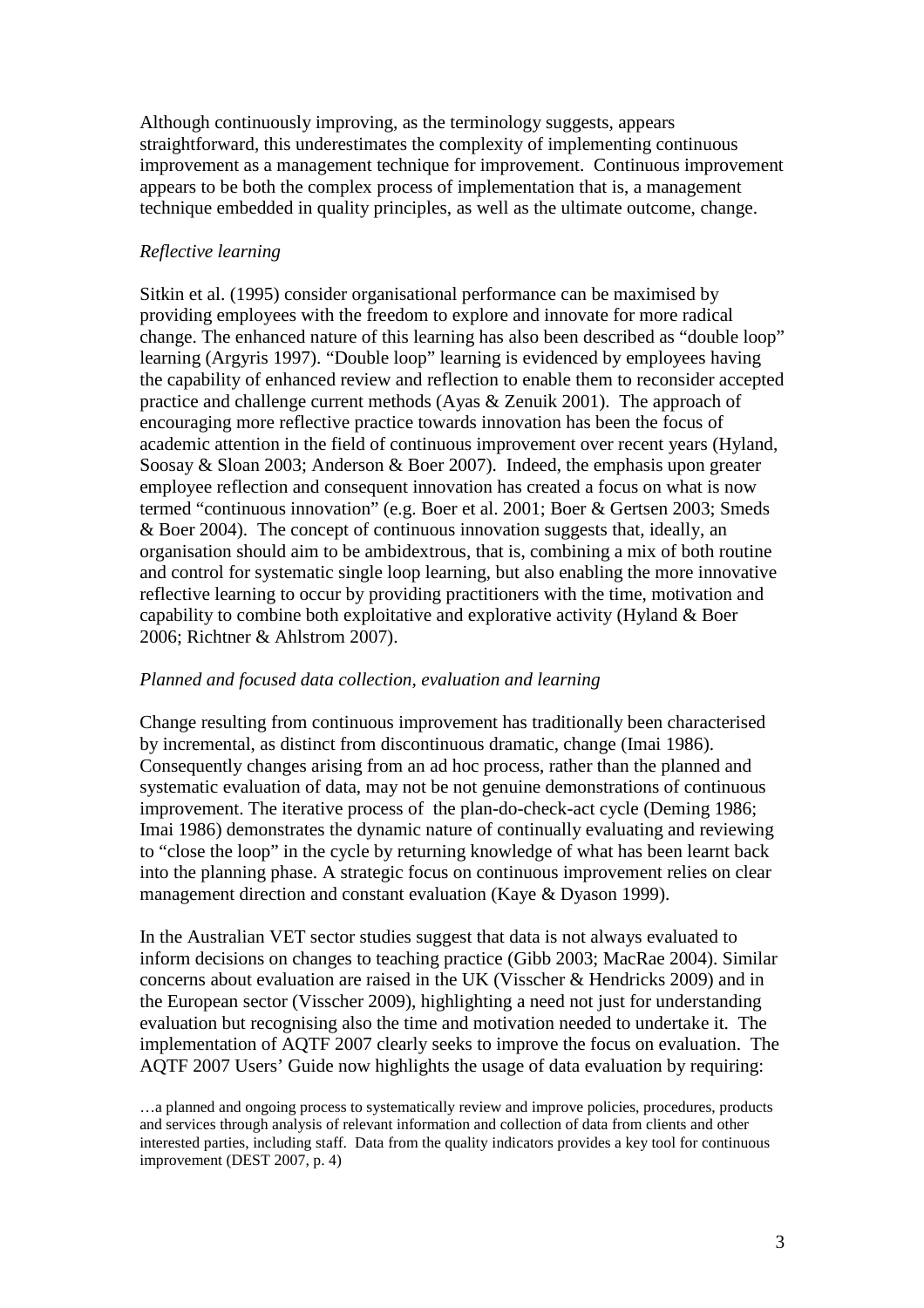#### *Process or Outcome?*

Studies have suggested that early regulatory standards actually reduced RTO performance by encouraging minimum levels of compliance, rather than a comprehensive approach towards quality (e.g.Gibb 2003: KPA Consulting 2004; Grace 2005). Sallis (2002) describes two approaches to quality in education. The "procedural quality" (p. 13), is based on quality assurance, focusing on *proving* quality through performance measures. Embedded in this are systems, accountability and auditing. The other concept of quality he describes as "transformational quality", (p. 14) which is more qualitative in nature, and, in his view, more about continuous improvement, organisational transformation and caring for the customer, than systems and hard data. Choi (1995) warns that a culture conducive to change needs to be process-orientated rather than results-orientated. Bessant et al. (2001) confirm that it is misleading to emphasise a focus on outcomes and maintain that continuous improvement should not be understood as a short-term activity; rather, it is an evolution and aggregation of key behavioural routines that develop over time, Figure One outlines some of these early behaviours they identified.

#### **Understanding CI**

**•people at all levels demonstrate a shared belief in the value of small steps and that everyone can contribute, by themselves being actively involved in making and recognising incremental improvements.** 

**•when something goes wrong the natural reaction of people at all levels is to look for reasons why etc. rather than to blame individual(s).** 

**•people make use of some formal problem-finding and solving cycle.** 

**Getting the CI habit**

**•people use appropriate tools and techniques to support CI** 

**•people use measurement to shape the improvement process.** 

**•people (as individuals and/or groups) initiate and carry through CI activities - they participate in the process.** 

**•closing the loop - ideas are responded to in a clearly defined and timely fashion – either implemented or otherwise dealt with.** 

## **Focusing CI**

**•individuals and groups use the organisation's strategic goals and objectives to focus and prioritise improvements everyone understands (i.e. is able to explain) what the company's or department's strategy, goals and objectives are.** 

**•individuals and groups (e.g. departments, CI teams) assess their proposed changes (before embarking on initial investigation and before implementing a solution) against departmental or company objectives to ensure they are consistent with them.** 

**•individuals and groups monitor/measure the results of their improvement activity and the impact it has on strategic or departmental objectives.** 

**•CI activities are an integral part of the individual's or group's work, not a parallel activity.** 

**Leading the Way**

**•managers support the CI process through allocation of time, money, space and other resources.** 

 **•managers recognise in formal (but not necessarily financial) ways the contribution of employees to CI.** 

**•managers lead by example, becoming actively involved in design and implementation of CI** 

**•managers support experiment by not punishing mistakes but by encouraging learning from them…** 

**Figure One Extract of early routines associated with CI and constituent behaviours (Bessant et al. 2001, pp. 72-73)**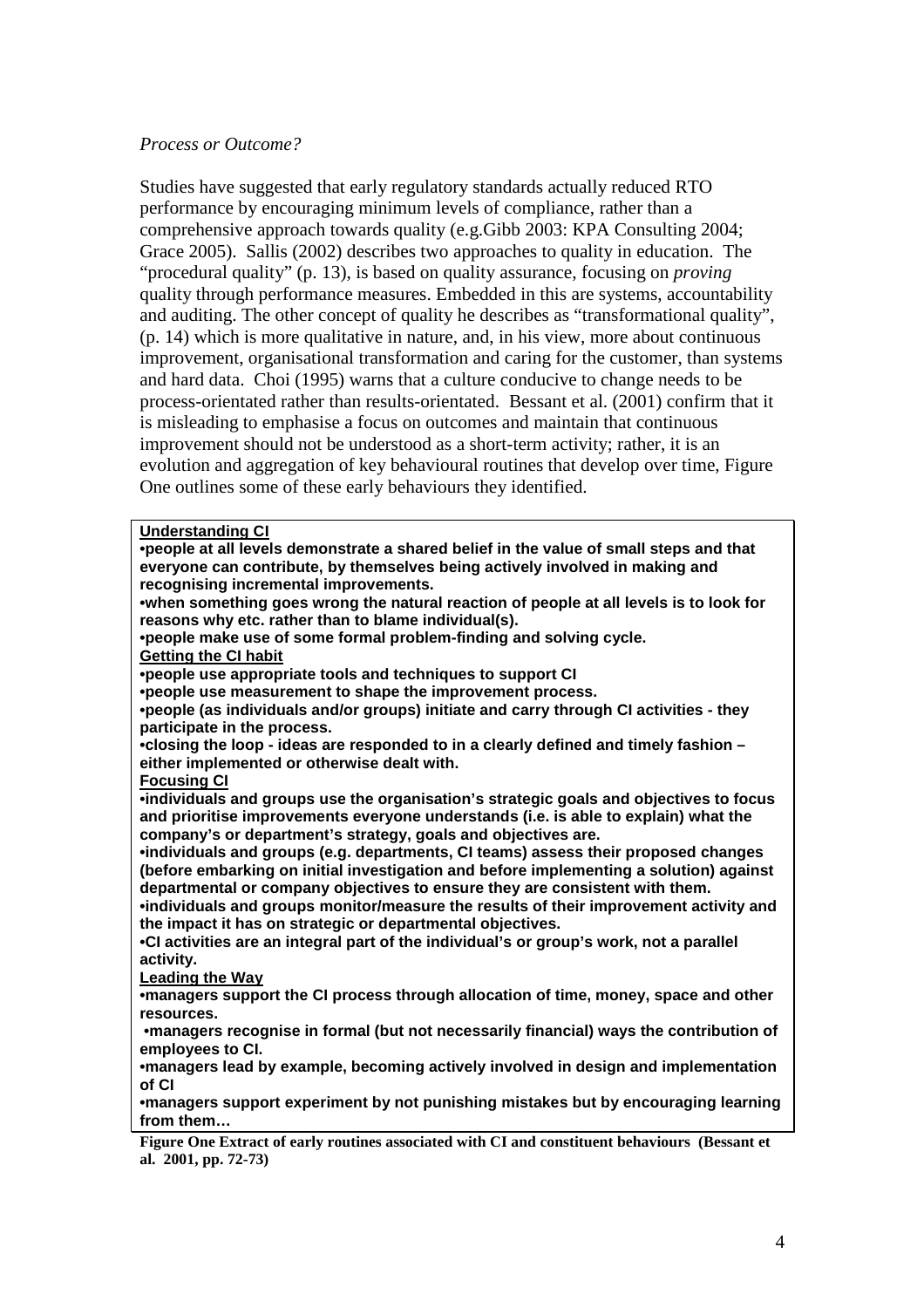### **Findings and Discussion**

All interviewees well understood the sustained and ongoing nature of continuous improvement, with statements from lecturers such as, "*It's an expectation on the lecturer to be continually improving and be better than you were yesterday*" and, from another, "…*doing things better… in small step increments, looking at our processes and improving them*" . Most often the comments from practitioners and educational managers suggested an understanding of continuous improvement, in terms of registration compliance, as encompassing incremental minor changes, focusing on the necessity of keeping up-to-date and making minor changes to delivery of a non-break-through nature. These understandings, like the traditional kaizen approach of constant micro-management for change or single loop learning, dominated practitioner and educational manager interpretations of continuous improvement for AQTF 2007 compliance.

Bessant and Caffyn (1997 p.7) describe one form of understanding continuous improvement as a "preoccupation" with incremental change, which they contrast with a broader and potentially more advantageous understanding of continuous improvement which embraces broader change and innovation. The quality managers understood continuous improvement more in terms of the latter concept, although they recognised that it was not fostered, and was hampered, by lack of time for practitioners to reflect and funding limitations.

AQTF 2007 is explicit in requiring data collection and review for demonstrated continuous improvement. There was recognition from a quality manager that AQTF 2007 had brought an increased emphasis on evaluation, "…*there is a reasonable cohort out there that does surveys because they know they need to do surveys, but they don't do surveys or feedback processes to get the benefit of the outcome from that and to use that… using stakeholder data to drive continuous improvement…AQTF just brought that upfront*". An educational manager also noted the new focus on evaluation but acknowledged that "*even now, if people ignored it [evaluation] they could".* At the time of interview the process of evaluation for some lecturers still appeared voluntary, "*I guess there's just feedback from your surveys [and] then it's up to you whether you do anything about it*". Despite this increased emphasis on the need for systematic review and informed change through "closing the loop", the process was still recognised, even by a quality manager, as needing greater attention, *"…closing the loop is a really important point. It's not one that I feel we have done particularly well, so far*".

Much of the activity described by practitioners that has lead to change, which they considered continuous improvement, did not appear to be as a result of a systematic or planned approach to evaluation. Although many practitioners described individuals who they perceived as being "proactive" in their approach to continuous improvement, this "proactivity" was not necessarily based on a systematic review of data. One lecturer clearly advocated a systematic approach, *"…it needs to be a systematic approach to improving and that means it's communicated as well, it's a system, not just people doing their own thing, it's shared across the work team*". Whereas other practitioners indicated that they undertook only informal, ad hoc reviews as they considered necessary, such as recognising student concerns during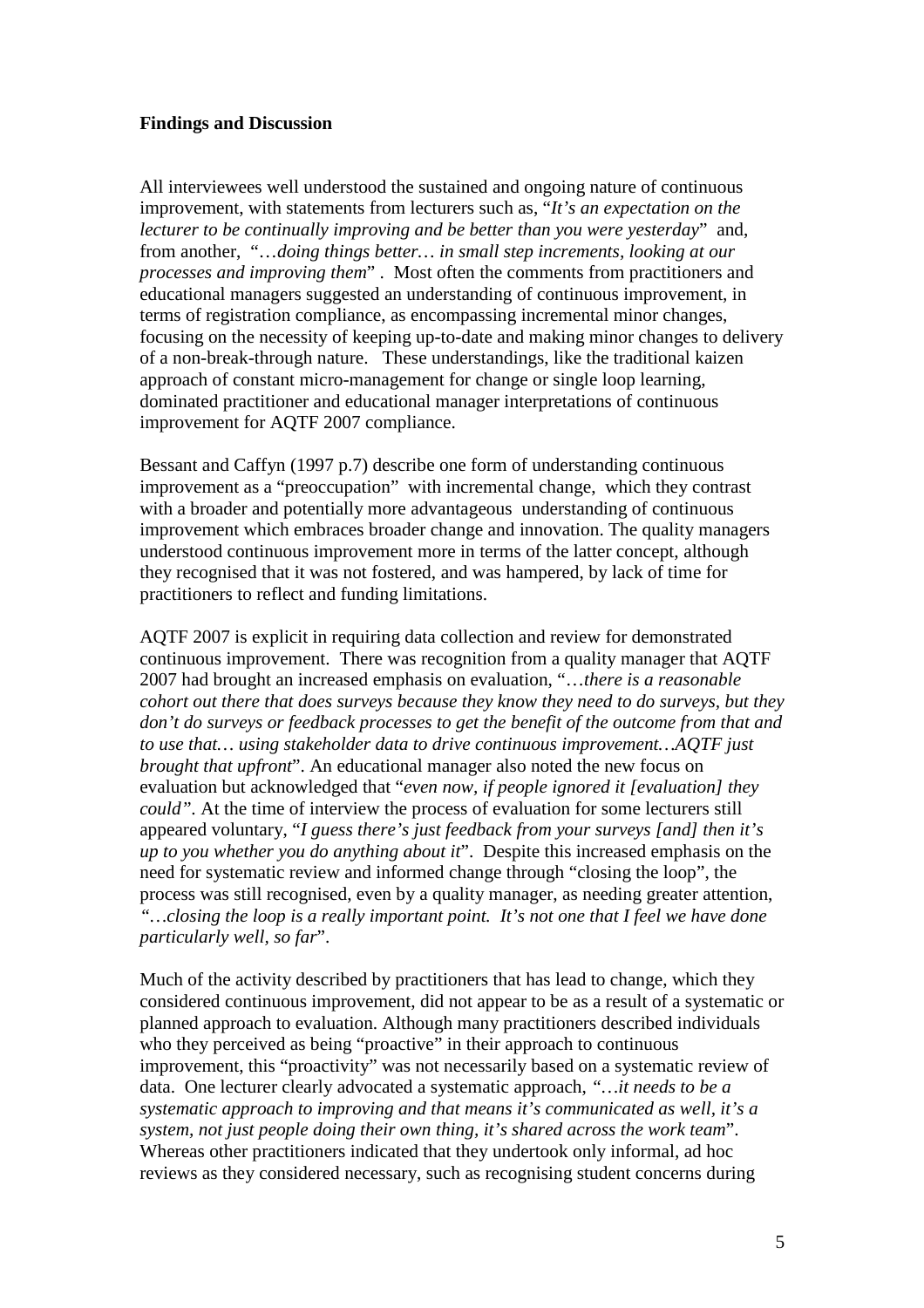training delivery and seeking feedback when new delivery techniques were being used. There appeared no process to ensure systematic review and evaluation of data.

Practitioner and educational manager perceptions on the poor quality, and hence utility of the data collected, appeared to be a barrier to undertaking systematic evaluations to inform change. Responses from practitioners and educational managers align with findings of other studies in both VET and generally about the actual usage of data to actually inform change (e.g. Cousins & Leithwood 1986; Shulah & Cousins 1997; Kaye & Dyason 1999; Cracknell 2001; Gibb 2003; Visscher & Hendricks 2009). The perception of practitioners and educational managers was that there existed amongst many survey respondents an apathy and ignorance which negatively impacted upon both the quality and quantity of survey responses. Concerns were raised about stakeholder willingness to complete surveys particularly if the surveys were lengthy or confronted with too many survey instruments "*…they [stakeholders] always see there's a heap of questions and if it is three pages long they have a heart attack"*, and, "*Oh, we've[the stakeholders] done this 50 question one, we're not going to do any others…" .* In other cases, it appeared that the poor utility of answers was based on a perception of poor questioning. Although it was confirmed that some practitioners were consulted about the types of questions asked in surveys, the perception amongst many remained that the wrong questions were asked, or the type of responses given were irrelevant to improving teaching and assessment, "*I guess we find that we do a lot of surveys…some of them aren't relevant to us but we still have to do them, blanket type one size fits all"*.

The number of surveys administered "by management" also seemed to add confusion over survey objectives. There was a strong perception amongst practitioners especially that much of the data was collected by management for management, and in their view considerable data were collected but not used for evaluation, "…*they [the data] are just collected and filed".* Many practitioners referred to survey data being used to report to educational managers for quality *assurance* purposes, that is, to rectify major problems, such as a poor performance, rather than to identify opportunities for broader improvement. There was a general sense that a lot of data is collected, but practitioners were not always clear of the objectives for the collection. By way of contrast to the views of practitioners and educational managers, the quality mangers believed that considerable efforts were now being applied to get valuable responses from stakeholders and more robust data "*gone are the days when we ask about the canteen*". The quality managers emphasised that in their view careful question formulation, different methods of collecting data (such as focus groups), and efforts to teach survey respondents the value of providing feedback, were improving the value of data. However, at the time of interview, the descriptions of practitioners and educational managers suggest a lack of involvement from them in planning for data collection. Some had a lack of understanding of the necessity for evaluation and this lack of understanding, control and ownership may ultimately mean limited utilisation of data.

Practitioners or educational managers did not consider the necessity of reviewing data as a pre-requisite for AQTF 2007 compliance. Indeed there appeared a dual understanding of the concept of ongoing changes for improvement that the practitioners were seeking to embrace, as dedicated teaching professionals, compared to what would be sufficient for AQTF 2007 compliance. Practitioners suggested the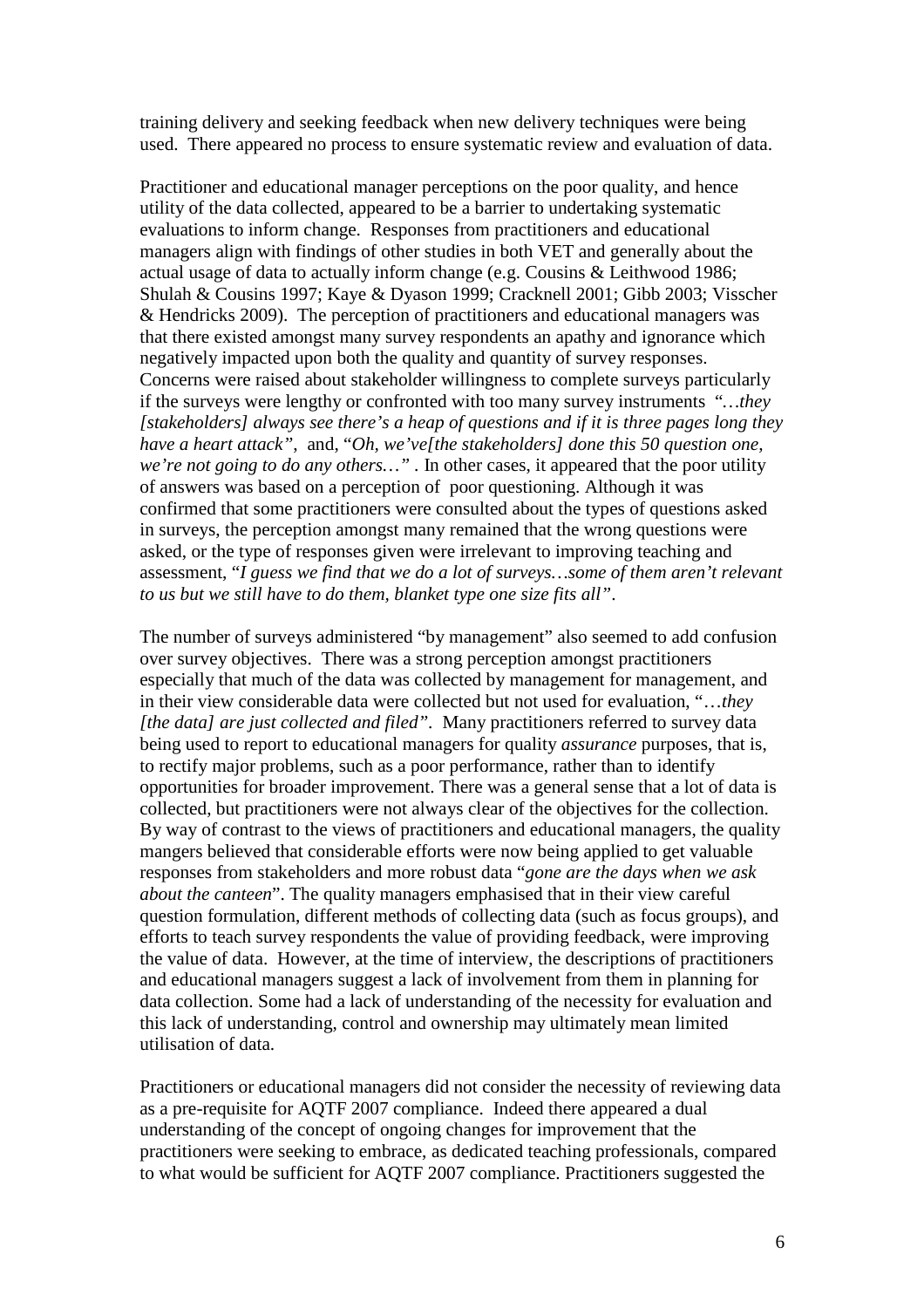AQTF 2007 compliance was focused upon "…*making sure our paperwork and everything is in place*". Another criticised what they perceived as the continual focus on process, *" I've got version control so I've continuously improved, that does not mean so much to me as developing something new… we should be testing exit profiles*" . The duality was recognised by one educational manager who stated, "*it is an interesting concept because what is continuous improvement and what is meeting the audit requirements*?".

Despite a quality manager's appreciation of the move away from process compliance "*we're really trying to get away from this idea of changing paragraph 2 on page 5 of that 35 page resource. We don't necessarily want the detail of that, all we want to know is that you are improving"*, there was still views from practitioners such as,"…*we develop lots of paperwork just for auditors…just to explain why we do something… auditors without an educational background*" . These perceptions may be a result of inertia from past audit practices which focused on processes or, perhaps, a continued focus on outcomes and demonstrating change at audit.

 The terminology of AQTF 2007 emphasises a new focus on outcomes (change), "rather than the inputs used to get there" (DEST 2007, p. 1). The term "continuous improvement" invites expectations of continual change, yet fails to recognise that change may not always be required; rather, it is the evaluation and learning that is valuable to the process to determine if, and what, improvement and therefore change is necessary. The seeking of documented evidence of change at audit, such as improvement logs, may encourage superficial change, not necessarily informed by systematic evaluation. The focus on outcomes, rather than on the process, may also be contributing to this understanding. If at audit the focus remains on evidence of change, rather than evidence of the process of informed decision making (evaluation), the perception amongst practitioners may be perpetuated that any change is the objective, rather than the quality of the change. This was understood by a quality manager who stated "*you start with the outcome and work backwards*", however the perception was not yet well understood by all practitioners and educational managers. If the focus of auditors and the terminology in AQTF 2007 were instead upon ensuring practitioners "continuously evaluated" rather than continuously improved (changed), this may support more quality changes.

The collection and systematic evaluation of suitable data to inform change is dependent upon developing in practitioners an understanding of the need for as well as the capability and capacity to undertake review and evaluation for continuous improvement. Many practitioners and educational managers referred to professional development in terms of assisting them to continuously improve, yet it was more in terms of providing immediate skills. Ideally training should include developing more enhanced capabilities, such as reflective evaluation for second loop learning and other skills identified as being utilised in organisations practicing continuous improvement such as problem identification, problem-solving tools and collaboration skills. Once practitioner capability has been developed suitable support and leadership will be also be required to enable these skills to be effectively used.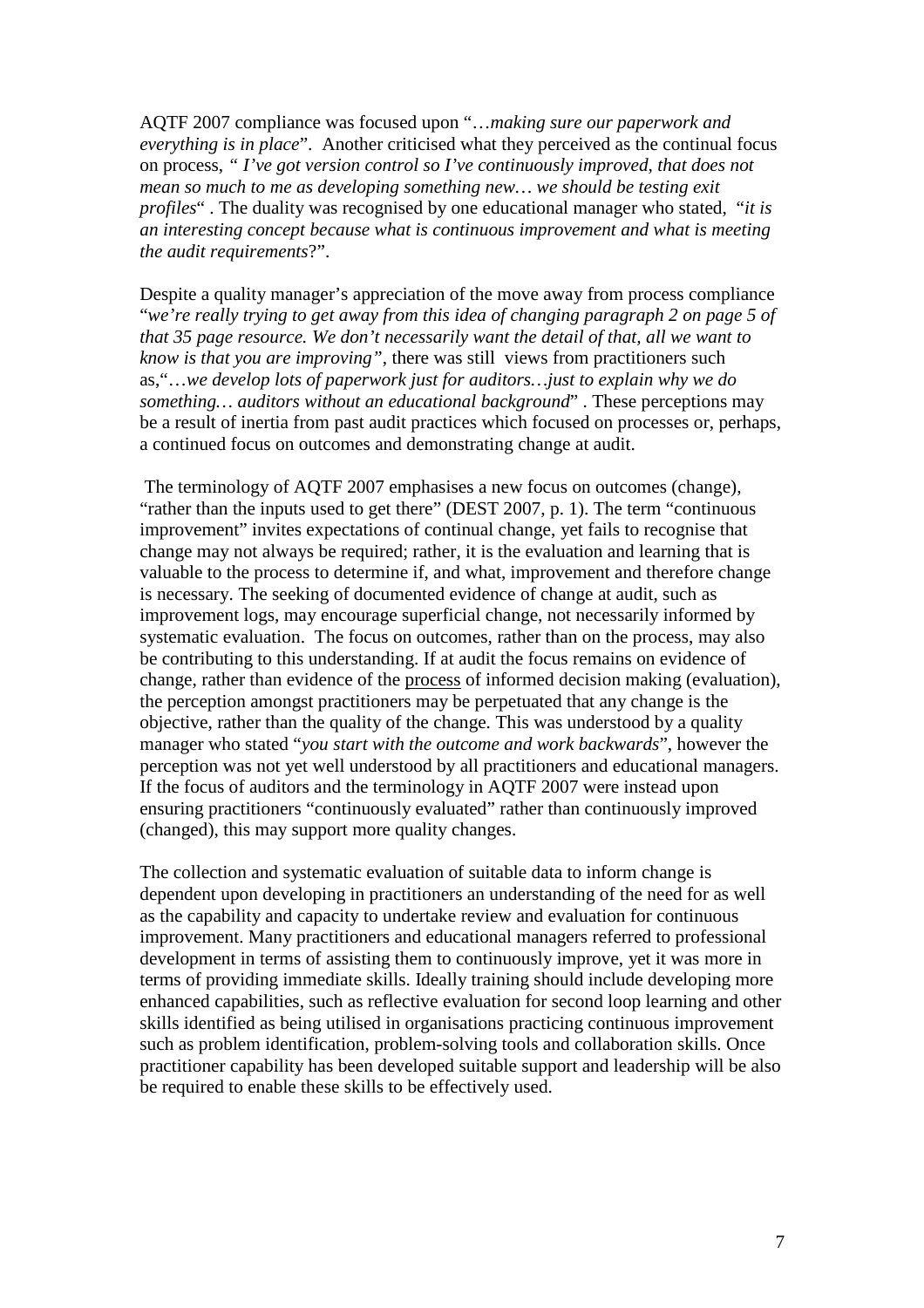#### **Conclusion**

For the objectives of AQTF 2007 (and successive standards) to be achieved, RTOs will need to focus on ensuring practitioners "get the CI habit". Developing an appreciation of, and the capability to undertake a systematic approach to evaluation, with a greater focus on seeking out appropriate data and greater opportunities for more reflective learning will provide more opportunity for genuine improvement. RTOs will need to consider practitioner development more strategically, including developing and supporting behavioural routines which support continuous improvement. Moreover, auditors too must exercise their professional judgement to encourage and support genuine improvement, rather than superficial change. Rather than focusing on change at audit, a focus on the process of evaluation and the presence of routine behavioural measures undertaken for continuous improvement, as well as the organisational support for these measures, may have a greater potential for encouraging genuine improvement in the teaching practices of RTOs.

#### **References**

Andersen, H & Boer, H 2007, 'Developing innovation capacity through learning and absorption', paper presented at the 8th International CINet Conference-Continuous innovation- opportunities and challenges, Gothenburg, Sweden.

Argyris, C 1997, 'Organisational learning and management information systems', *Accounting, Organizations and Society* vol*.* 2, no. 2, pp. 113-123.

Ayas, K & Zeniuk, N 2001, 'Project based learning: Building communities of reflective practitioners', *Management Learning,* vol*.* 32, no. 1, pp. 61-76.

Bessant, J & Caffyn, S 1997, 'High involvement innovation through continuous improvement', *International Journal of Technology Management,* vol*.* 14, no. 1, pp. 7-28.

Bessant, J, Caffyn, S & Gallagher, M 2001, 'An evolutionary model of continuous improvement behaviour', *Technovation,* vol*.* 21, no. 2, pp. 67-77.

Boer, H, Berger, A, Chapman, F & Gertsen, G 2000, *CI changes: from suggestion box to organisational learning. Continuous improvement in Europe and Australia*, Ashgate Publishing Company, Aldershot.

Boer, H, Caffyn, S, Corso, M, Coughlan, P, Gieskes, G, Magnusson, M, Pavesi, S & Ronchi, S 2001, 'Knowledge and continuous innovation- The CIMA methodology', *International Journal of Operations and Production Managment,* vol*.* 21, no. 4, pp. 490-503.

Boer, H & Gertsen, F 2003, 'From continuous improvement to continuous innovation: A (retro)(per)spective', *International Journal of Technology Management,* vol*.* 26, no. 8, pp. 805-827.

Callan, V 2004, *Building innovative vocational education and training organisations*, NCVER, Adelaide.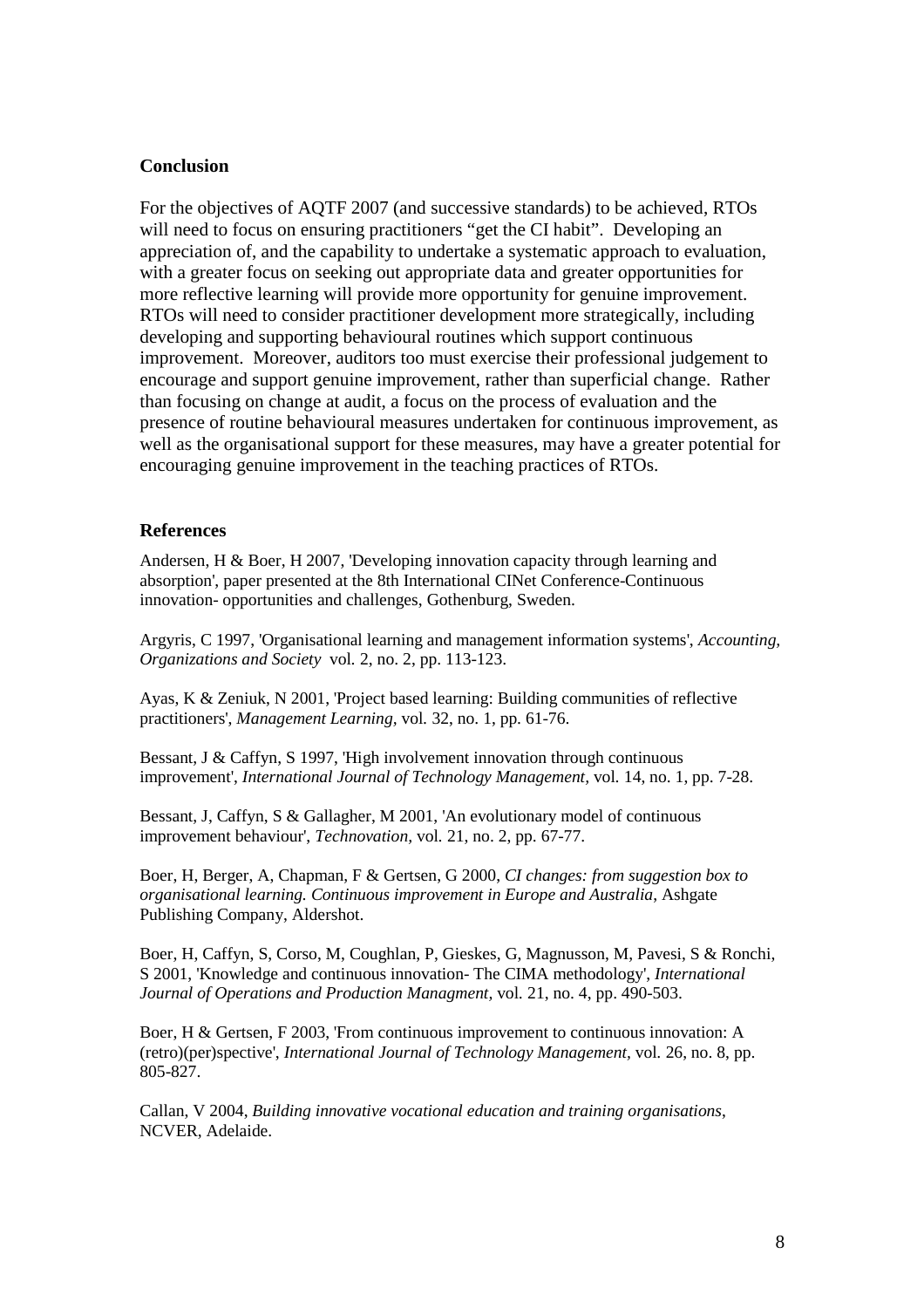Callan, V, Mitchell, J, Clayton, B & Smith, L 2007, *Approaches for sustaining and building management and leadership capability in VET providers*, NCVER, Adelaide.

Chapman, R, Gertsen, F, Berger, A & Boer, H 2000, 'Managerial implications and future directions ', in *CI changes: from suggestion box to organisational learning. Continuous improvement in Europe and Australia*, eds. H Boer, A Berger, R Chapman & F Gertsen, Ashgate Publishing Company, Aldershot., pp. 229-243.

Choi, T 1995, 'Concetualizing continuous improvement: Implications for organisational change', *Omega International Journal of Mangement Science,* vol*.* 23, no. 6, pp. 607-624.

Clayton, B & Fisher, T 2005, 'Sharing critical 'know-how' in TAFE institutes: Benefits and barriers', paper presented at the AVETRA 8th Annual Conference- Emerging futures, Brisbane.

Cousins, BJ & Leithwood, K 1986, 'The case for participatory evaluation', *Educational Evaluation and Policy Analysis,* vol*.* 14, no. 4, pp. 397-418.

Cracknell, B 2001, 'Knowing is all: Or is it? Some reflections on why the acquisition of knowledge focusing particularly on evaluation activities, does not always lead to action', *Public Administration and Development,* vol*.* 21, pp. 371-379.

Deming, WE 1986, *Out of the crisis-Quality, productivity and competitive position*, Cambridge University Press, Cambridge.

Department of Education, Science and Training 2007, *AQTF 2007 Users' Guide to the Essential Standards for Registration*, Commonwealth of Australia, Canberra.

Gibb, J 2003, *What impact is implementing a quality system having on the vocational education and training classroom?*, NCVER, Adelaide.

Grace, L 2005, 'Training packages and the AQTF: freedom to move or components of a compliance-driven straitjacket?', paper presented at the Australian Vocational Education and Training Research Association Conference 8th Conference Brisbane, May 2005.

Hager, P 1997, *Review of research - Quality assurance in VET*, NCVER, Adelaide.

Harris, R, Clayton, B & Chappell, C 2008, *Supporting vocational education and training providers in building capability for the future: research activity overviews*, NCVER, Adelaide.

Hyland, P & Boer, H 2006, 'A continuous innovation framework: Some thoughts for consideration', paper presented at the Proceedings of the 7th International CINet conference-CI and sustainability - designing the road ahead, Lucca, Italy.

Hyland, P, Soosay, C & Sloan, TR 2003, 'Continuous improvement and learning in the supply chain', *International Journal of Physical Distribution & Logistics Management,* vol*.* 33, no. 4.

Imai, M 1986, *Kaizen The key to Japan's competitive success*, McGraw Hill, New York.

Kaye, M & Dyason, M 1999, 'Achieving a competitive focus through self assessment', *Total Quality Management,* vol*.* 10, no. 3, pp. 373-390.

KPA Consulting 2004, *Review of the implementation of the AQTF standards- Final report*, ANTA, Brisbane.